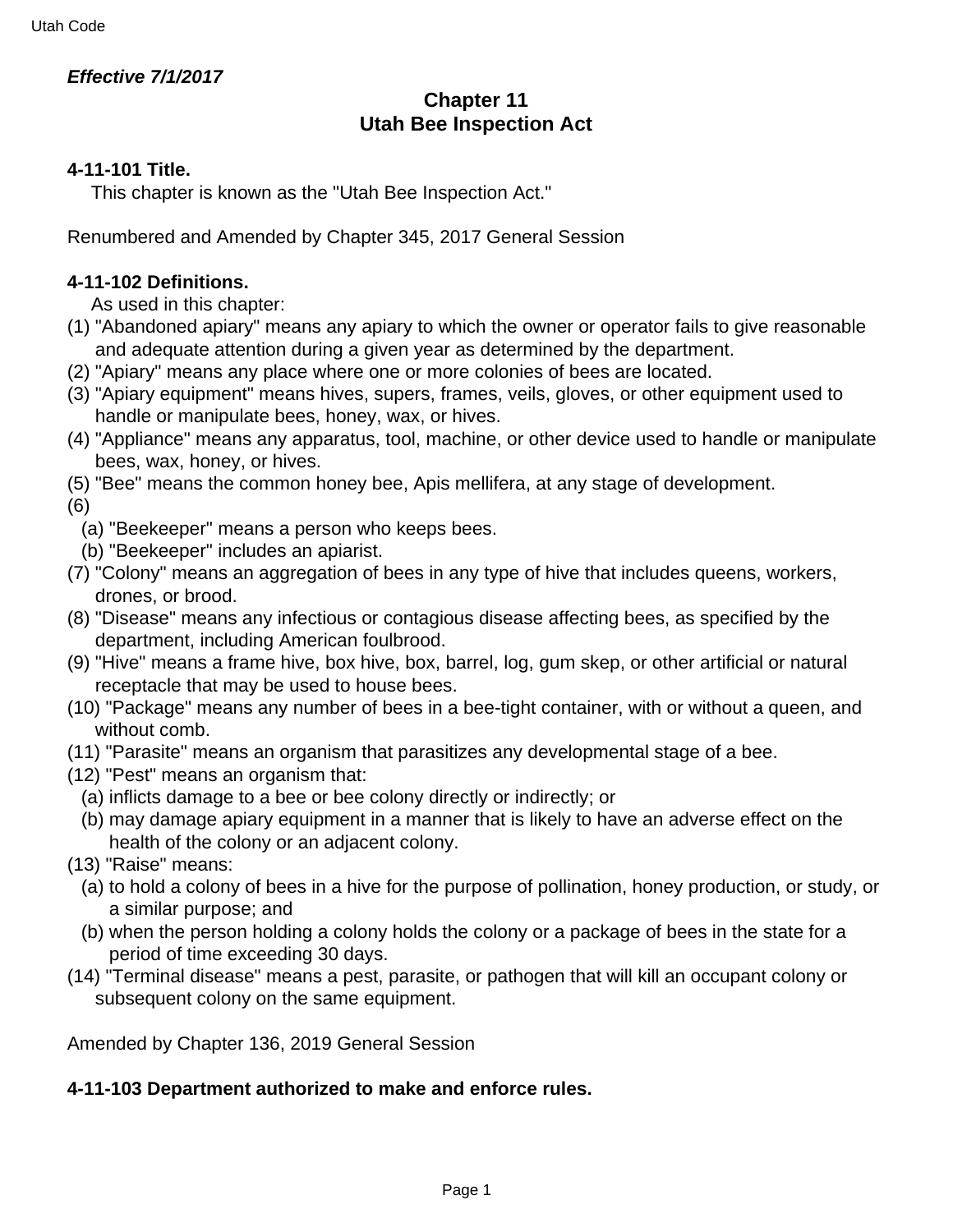- (1) The department is authorized, subject to Title 63G, Chapter 3, Utah Administrative Rulemaking Act, to make and enforce rules necessary for the administration and enforcement of this chapter.
- (2) The rules described in Subsection (1) shall include provisions for the identification of each apiary within the state.

# **4-11-104 Bee raising -- Registration required -- Application -- Fees -- Renewal -- License required -- Application -- Fees -- Renewal.**

- (1) A person may not raise bees in this state without being registered with the department.
- (2) Application for registration to raise bees shall be made to the department upon tangible or electronic forms prescribed and furnished by the department, within 30 days after the person:
	- (a) takes possession of the bees; or
	- (b) moves the bees into the state.
- (3) Nothing in Subsection (2) limits the requirements of Section 4-11-111.
- (4) An application in accordance with this chapter shall specify:
	- (a) the name and address of the applicant;
	- (b) the number of bee colonies owned by the applicant at the time of the application that will be present in the state for a period exceeding 30 days; and
	- (c) any other relevant information the department considers appropriate.
- (5) Upon receipt of a proper application and payment of an annual registration fee determined by the department pursuant to Subsection 4-2-103(2), the commissioner shall issue a registration to the applicant valid through December 31 of the year in which the registration is issued, subject to suspension or revocation for cause.
- (6) A bee registration is renewable for a period of one year upon the payment of an annual registration renewal fee as determined by the department pursuant to Subsection 4-2-103(2).
- (7) Registration shall be renewed on or before December 31 of each year.

Renumbered and Amended by Chapter 345, 2017 General Session

# **4-11-105 County bee inspector -- Appointment -- Termination -- Compensation.**

- (1) The county executive upon the petition of five or more persons who raise bees within the respective county shall, with the approval of the commissioner, appoint a qualified person to act as a bee inspector within the county.
- (2) A county bee inspector shall be employed at the pleasure of the county executive and the commissioner and is subject to termination of employment, with or without cause, at the instance of either.
- (3) Compensation for the county bee inspector shall be fixed by the county legislative body.
- (4) To be appointed a county bee inspector, a person shall demonstrate adequate training and knowledge related to this chapter, bee diseases, and pests.
- (5) A record concerning bee inspection shall be kept by the county executive or commissioner.
- (6) The county executive and the commissioner shall investigate a formal, written complaint against a county bee inspector.

Renumbered and Amended by Chapter 345, 2017 General Session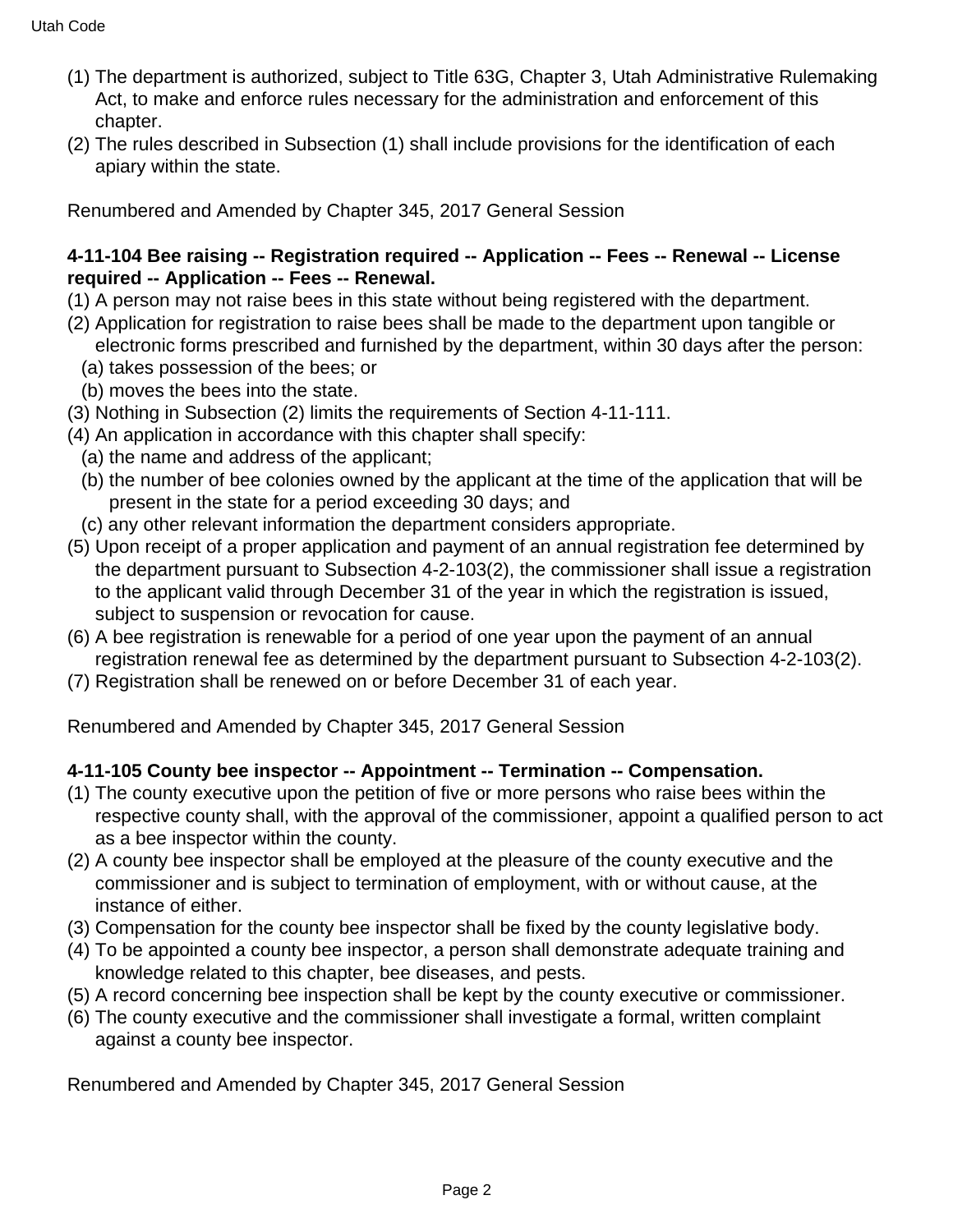### **4-11-106 Hives to have removable frames -- Consent of county bee inspector to sell or transport diseased bees.**

- (1) A person may not house or keep bees in a hive unless the hive is equipped with movable frames to all the hive's parts so that access to the hive can be had without difficulty.
- (2) No person who owns or has possession of bees (whether queens or workers) with knowledge that they are infected with terminal disease, parasites, or pests, or with knowledge that they have been exposed to terminal disease, parasites, or pests, shall sell, barter, give away, or move the bees, colonies, or apiary equipment without the consent of the county bee inspector or the department.

Renumbered and Amended by Chapter 345, 2017 General Session

### **4-11-107 Inspector -- Duties -- Diseased apiaries -- Examination of diseased bees by department -- Election to transport bees to wax-salvage plant.**

- (1) The county bee inspector or the department may inspect:
	- (a) all apiaries within the county at least once each year; and
	- (b) immediately any apiary within the county that is alleged in a complaint to be severely diseased, parasitized, or abandoned.
- (2) If, upon inspection, the inspector determines that an apiary is diseased or parasitized, the inspector may take the following action based on the severity of the disease or parasite present:
	- (a) prescribe the course of treatment that the owner or caretaker of the bees shall follow to eliminate the disease or parasite;
	- (b) personally, for the purpose of treatment approved by the department, take control of the afflicted bees, hives, combs, broods, honey, and equipment; or
	- (c) destroy the afflicted bees and, if necessary, their hives, combs, broods, honey, and all appliances that may have become infected.
- (3) If, upon reinspection, the inspector determines that the responsible party has not executed the course of treatment prescribed by Subsection (2), the inspector may take immediate possession of the afflicted colony for control or destruction in accordance with Subsection (2)(b) or  $(c)$ .
- (4)
	- (a) The owner of an apiary who is dissatisfied with the diagnosis or course of action proposed by an inspector under this section may, at the owner's expense, have the department examine the alleged diseased bees.
	- (b) The decision of the commissioner with respect to the condition of bees at the time of the examination is final and conclusive upon the owner and the inspector involved.

Renumbered and Amended by Chapter 345, 2017 General Session

#### **4-11-108 County bee inspector -- Disinfection required before leaving apiary with diseased bees.**

- (1) Before inspecting the premises of any apiary, an inspector and any assistant of an inspector shall disinfect any equipment that will be used in the inspection.
- (2) Before leaving the premises of any apiary, the bee inspector, or any assistant, shall thoroughly disinfect any part of the inspector's own person, clothing, or any appliance that has come in contact with infected material.
- (3) The method of disinfection required by Subsection (2):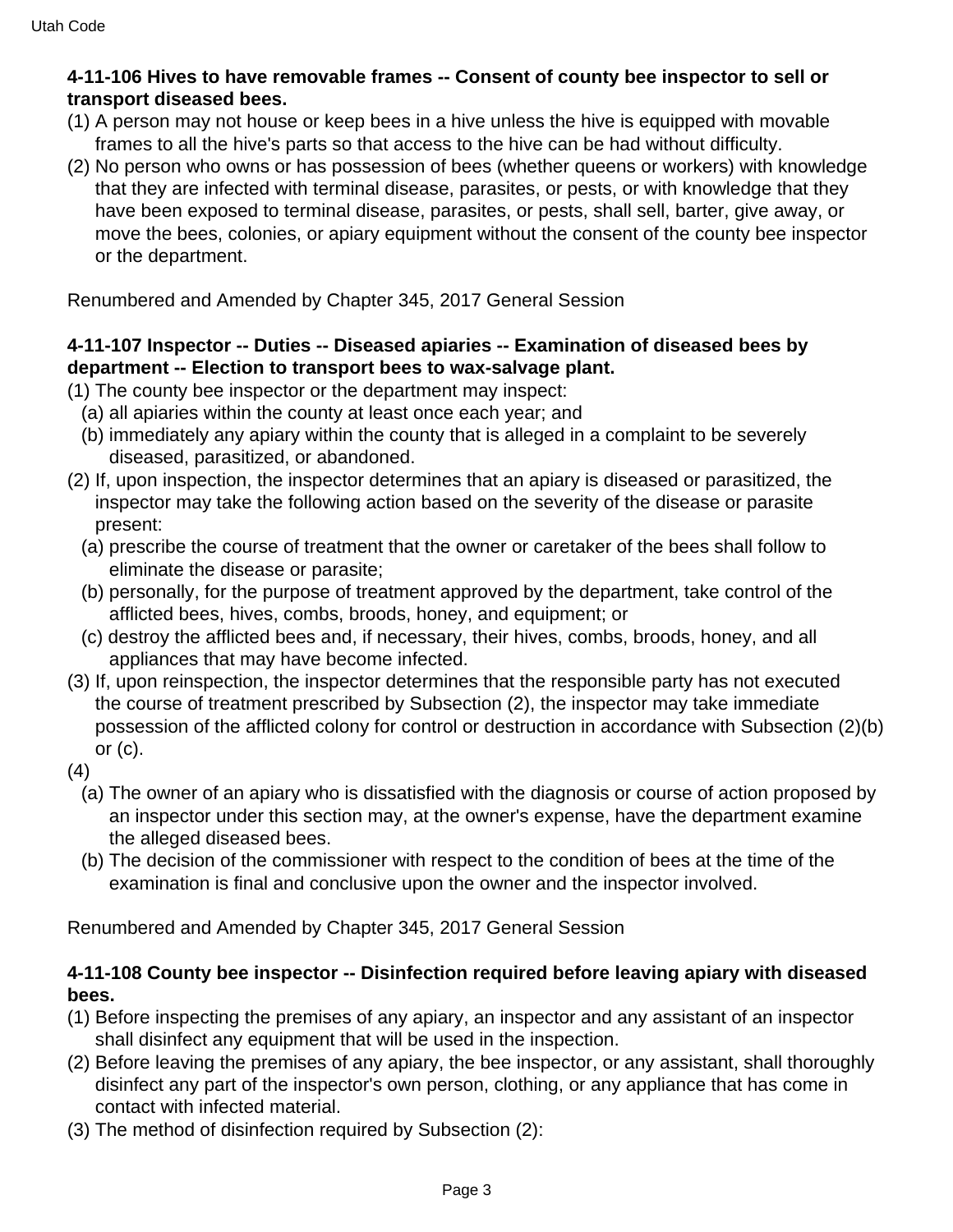- (a) may be determined by the department; and
- (b) shall be sufficient to destroy disease, parasites, and pathogens encountered.
- (4) A county bee inspector shall maintain a record of each inspection, including disinfection practices.
- (5) The county executive or the commissioner may review a county bee inspector's records kept in accordance with Subsection (4).

#### **4-11-109 Inspection of apiaries where queen bees raised for sale -- Honey from apiaries where queen bees raised for sale not to be used for candy for mailing cages unless boiled.** (1)

- (a) At least twice each summer the county bee inspector may inspect each apiary in which queen bees are raised for sale.
- (b) A person may not sell or transport any queen bee from an apiary that is found to be infected with disease without the consent of the county bee inspector or the department.
- (2) No person engaged in raising queen bees for sale shall use any honey for making candy for mailing cages that has not been boiled for at least 30 minutes.
- (3) A person rearing queens shall follow standard methods for minimizing or eliminating unmanageably aggressive stock.

Renumbered and Amended by Chapter 345, 2017 General Session

#### **4-11-110 Enforcement -- Inspections authorized -- Warrants.**

- (1) The department and all bee inspectors shall have access to all apiaries or places where bees, hives, and appliances are kept for the purpose of enforcing this chapter.
- (2) If admittance is refused, the department, or the bee inspector involved, may proceed immediately to obtain an ex parte warrant from the nearest court of competent jurisdiction to allow entry upon the premises for the purpose of making an inspection.

Renumbered and Amended by Chapter 345, 2017 General Session

## **4-11-111 Importation of bees or appliances into state -- Certification required -- Inspection discretionary -- Authority to require destruction or removal of diseased bees and appliances.**

(1)

- (a) A person may not bring or import any bees in packages or hives or bring or import any used beekeeping equipment or appliances into this state without obtaining a certificate from an inspector authorized in the state of origin certifying that:
	- (i) the bees, apiary equipment, or appliances have been inspected within the current production season; and
	- (ii) all diseased colonies in the apiary at the time of the inspection were destroyed or treated.
- (b) A person bringing or importing bees into the state shall advise the department of the address of the bees' destination and furnish the department with a copy of the certificate of inspection upon entry into the state.
- (c) A person intending to hold bees in the state for a period of time exceeding 30 days shall comply with Section 4-11-104.
- (2)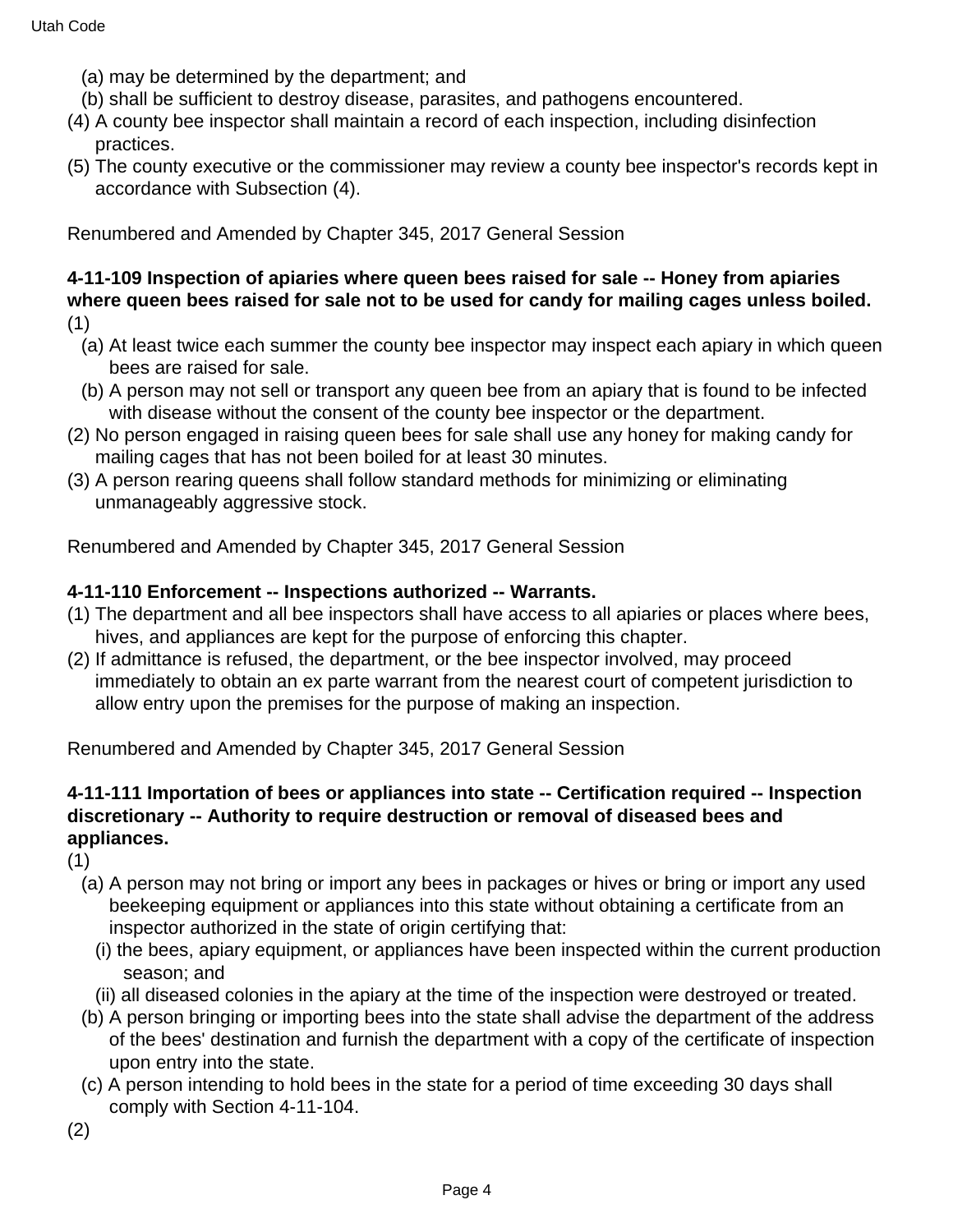- (a) A person may not bring or import any used apiary equipment, except after obtaining a certificate from an inspector authorized in the state of origin certifying that all potentially pathogen-conductive apiary equipment or appliances are appropriately sterilized immediately before importation.
- (b) A person bringing or importing used apiary equipment shall advise the department of the address of the destination in the state and furnish the department with a copy of the certificate of inspection upon entry into the state.
- (3) Used apiary equipment or appliances that have been exposed to terminal disease may not be sold without the consent of the bee inspector or the commissioner.
- (4) In lieu of the certificate required by Subsection (1), the certificate may be a Utah certificate. (5)
	- (a) If the department determines it is necessary for any reason to inspect any bees, apiary equipment, or appliance upon arrival at a destination in this state, and upon this inspection finds terminal disease, the department shall cause all diseased colonies, appliances, and equipment to be either:
		- (i) destroyed immediately; or
		- (ii) removed from the state within 48 hours.
	- (b) The costs of complying with Subsection (5)(a)(i) or (ii) shall be paid by the person bringing the diseased colonies, appliances, or equipment into the state.

# **4-11-112 Quarantine authorized.**

 The commissioner, in order to protect the bee industry of the state against bee health or management issues, may quarantine the entire state, an entire county, or any apiary or specific hive within the state.

Renumbered and Amended by Chapter 345, 2017 General Session

# **4-11-113 Unlawful acts specified.**

It is unlawful for a person to:

- (1) extract honey in any place where bees can gain access either during or after the extraction process;
- (2) maintain any neglected or abandoned hives, apiary equipment, or appliances other than in an enclosure that prohibits the entrance of bees;
- (3) raise bees without being registered with the department; or
- (4) knowingly sell a colony, apiary equipment, or appliance that is inoculated with terminal disease pathogens.

Renumbered and Amended by Chapter 345, 2017 General Session

# **4-11-114 Maintenance of abandoned apiary, equipment, or appliance -- Nuisance.**

- (1) It is a public nuisance to keep an abandoned or diseased apiary, apiary equipment, or appliance anywhere other than in an enclosure that prohibits the entry of bees.
- (2) Items listed in Subsection (1) are subject to seizure and destruction by the county bee inspector.